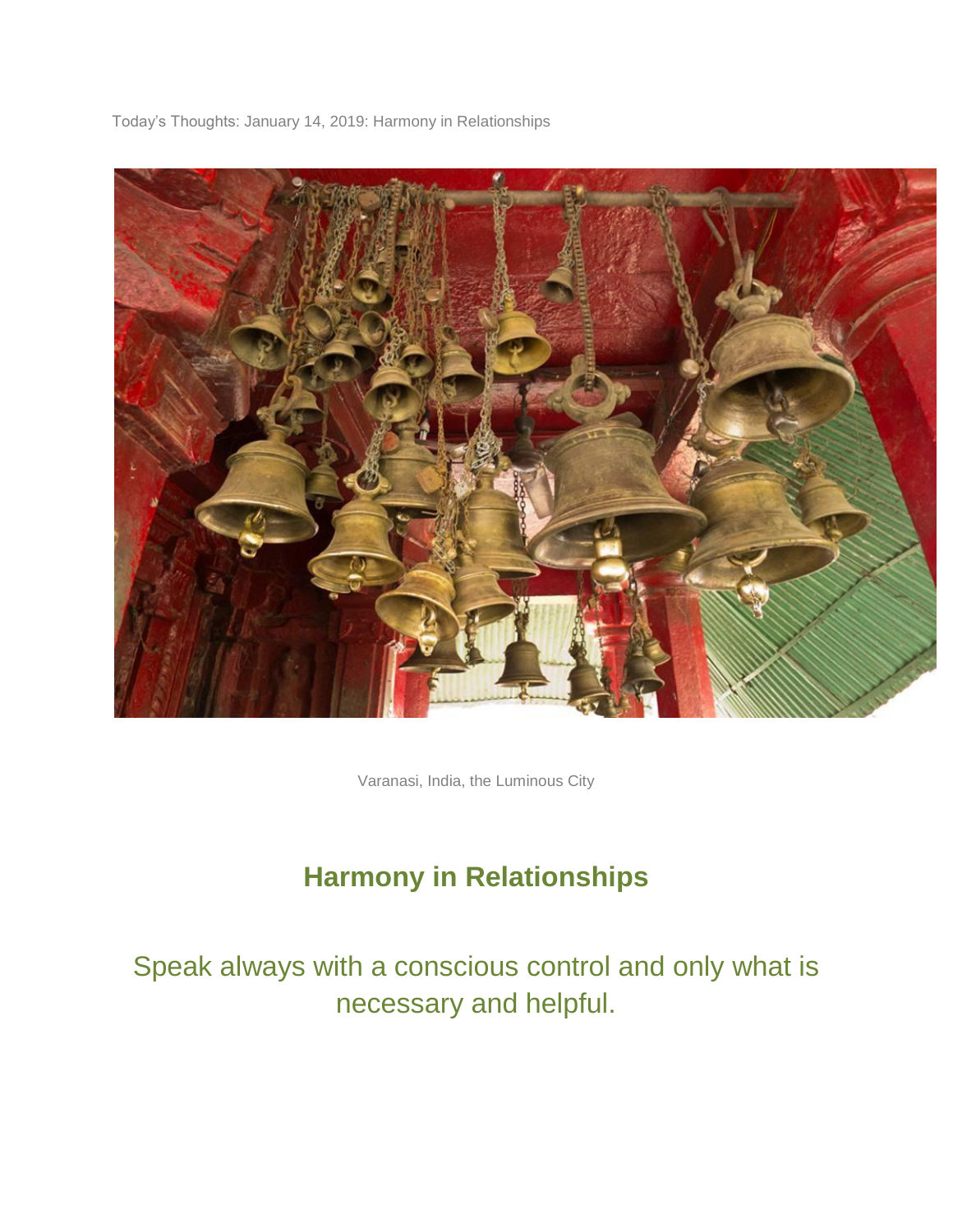## **Experiencing Spiritual Growth Through Group Interactions**

Anyone who is inclined towards growing spiritually will sooner or later feel the need to taking up a particular spiritual path, which provides him/her with an assigned code of leading a spiritual life and helps him/her to incorporate it in his/her life. This also means becoming a part of a spiritual group or gathering or community and participating in spiritual study, practice like meditation or prayer and perform service along with the group. But, on the other hand, there are also many spiritually motivated people who are not very interested in groups and communities and keep a distance from them. They are of the opinion that it is easier to work it out alone by collecting information from other alternate sources by books, the internet, the television, videos, etc. and progress spiritually. But the relationship between spiritual growth and being a part of or participating in a group is clear.

For the isolated and solitary person, growth is limited, since the personality is not activated to the same extent as when it interacts with others. **In relationships and in living together, the various forms of hidden ego and the different shades of the personality, positive as well as negative, are stimulated, creating the possibility of being more aware and conscious about them, bringing about greater growth and spiritual development.** After all, one of the main objectives of spiritual development is achieving victory over the ego and becoming soul conscious, getting rid of the negative shades of the personality and further enhancing the positive traits and skills, so that they can be used for benefiting the self and others.

**Tomorrow we shall explain the various powers that are required to experience success in groups, which as a result, get enhanced in group activities and interactions.**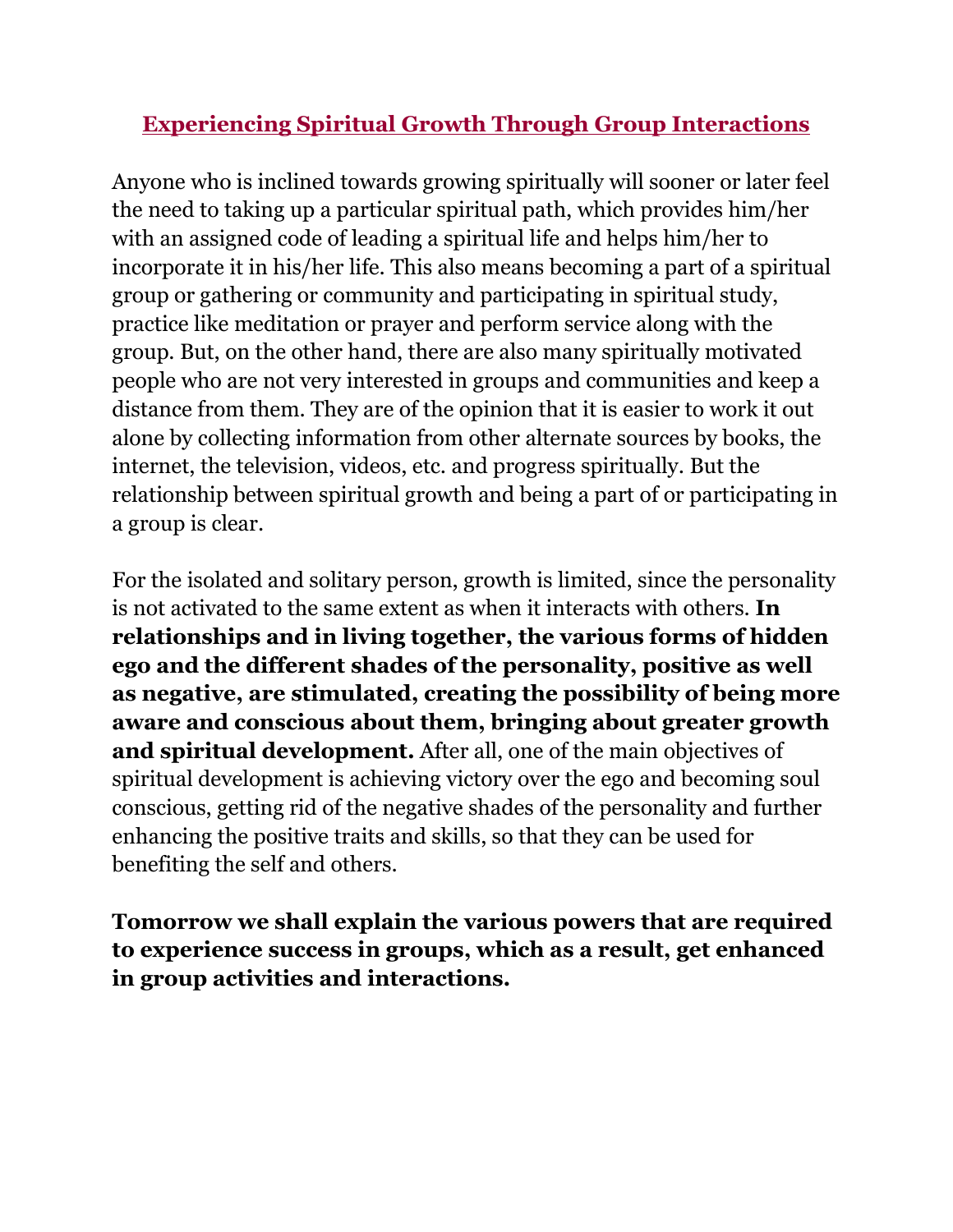#### **Purity**

Purity of spirit is a beautiful state of being. It comes when we are willing to open our soul completely to the pure energy of God and let all the vestiges of negativity with us be gradually washed away. As purity increases, thoughts become simpler, fewer and infused with love and compassion for everyone we meet. Pure thoughts have remarkable power. Plans made in such a state of benevolence are blessed with success.

#### **Soul Sustenance**

### **Karmas In Spiritual Consciousness (Part 1)**

The soul creates its destiny according to the *karmas* or actions it performs. *Vikarmas* or negative actions are those actions performed in bodyconsciousness. *Sukarmas* or positive actions are those actions performed in soul and Supreme Soul-consciousness. Given below is a list of differences between the two:

Body Consciousness: The soul is influenced by any of the vices; principally anger, greed, ego, lust or attachment.

Spiritual Consciousness: The soul brings its original qualities of peace, power, purity, love and bliss into action.

Body Consciousness: The soul is unable to settle its past karmic accounts and so karmic debts accumulate.

Spiritual Consciousness: The soul balances out its karmic debt and actually begins to accumulate or store credit.

Body Consciousness: Actions cause sorrow and loss for the self and others in contact.

Spiritual Consciousness: Actions fill the self and others with happiness and peace.

(To be continued tomorrow ….)